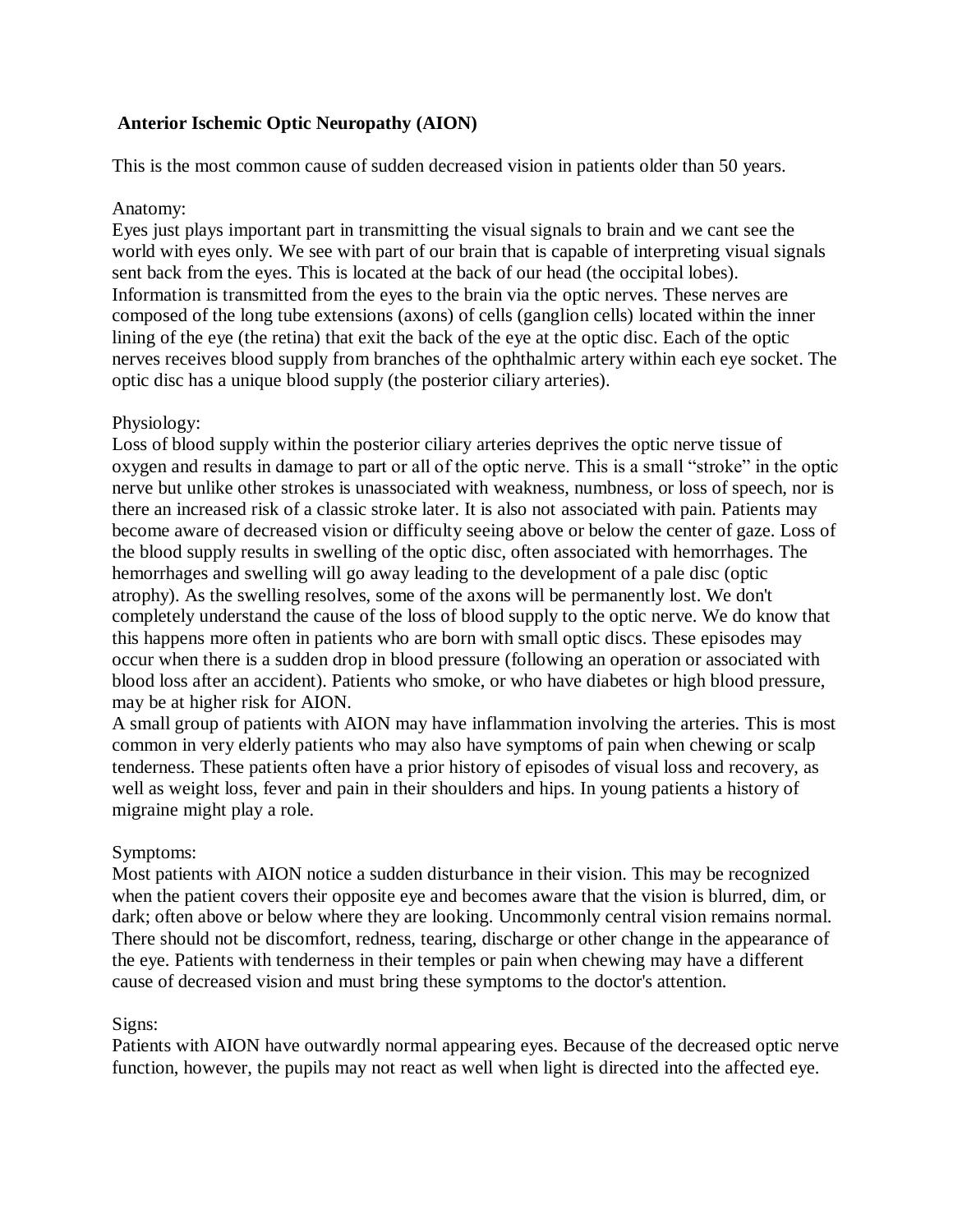Swinging a flashlight between the two eyes will then show an "afferent pupillary defect." Your doctor will also notice swelling in the back of the eye.

This will go away over a period of weeks to months. The optic disc becomes pale after resolution of the swelling and hemorrhage. There may be some slight narrowing of the blood vessels at the back of the eye compared to the normal eye or its appearance before the episode. Visual field testing can identify the area of optic nerve dysfunction.